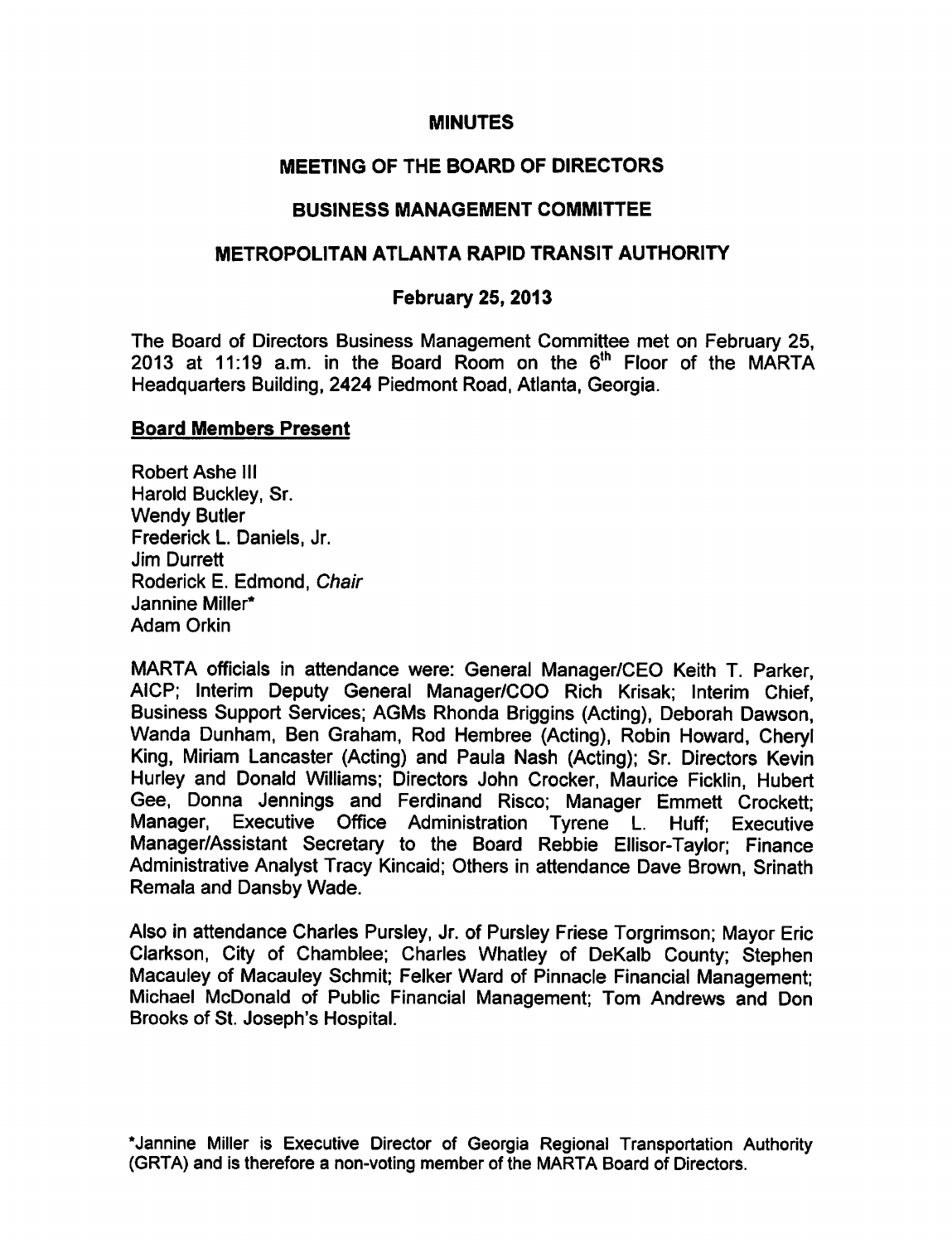### Approval of the January 28, 2013 Business Management Committee Meeting Minutes

On motion by Mr. Buckley seconded by Mr. Daniels, the minutes were unanimously approved by a vote of  $7$  to 0, with  $8*$  members present.

### Resolution Authorizing the Renewal of Excess Workers Compensation Insurance

Mrs. Jennings presented this resolution for Board of Directors' approval authorizing the General Manager/CEO or his delegate to effect placement of the Authority's excess workers' compensation insurance policy for a period of one year effective March 8, 2013 to March 8, 2014 based on proposals received by the Authority's broker of record, MARSH USA, for a total cost of \$270,510.

On motion by Mr. Durrett seconded by Mr. Daniels, the resolution was unanimously approved by a vote of  $7$  to 0, with  $8*$  members present.

### Resolution Authorizing the Solicitation of Merchant Card Processing Services and Full Line Banking Services, Request for Proposals (RFP) Numbers P29171 and P29170

Mr. Hurley presented this resolution for Board of Directors' approval authorizing the General Manager/CEO or his delegate to solicit proposals for banking and merchant card services. Current contracts will expire March 2014. It is essential to start the process early, particularly for the Merchant Card Services as this contract may require new computer interfaces to be established to process credit and debit card transactions. Separate RFPs will be issued and two separate contracts will be brought to the Board for subsequent approval.

On motion by Mr. Durrett seconded by Mr. Buckley, the resolution was unanimously approved by a vote of  $7$  to 0, with  $8*$  members present.

#### Resolution Authorizing Approval of Bus Service Modifications for the April 20. 2013 Mark-Up

Mr. Crockett presented this resolution for Board of Directors' approval authorizing the General Manager/CEO or his delegate to implement service modifications to Bus Routes 6, 15,21,51,67,86,95, 110, 172 and 186.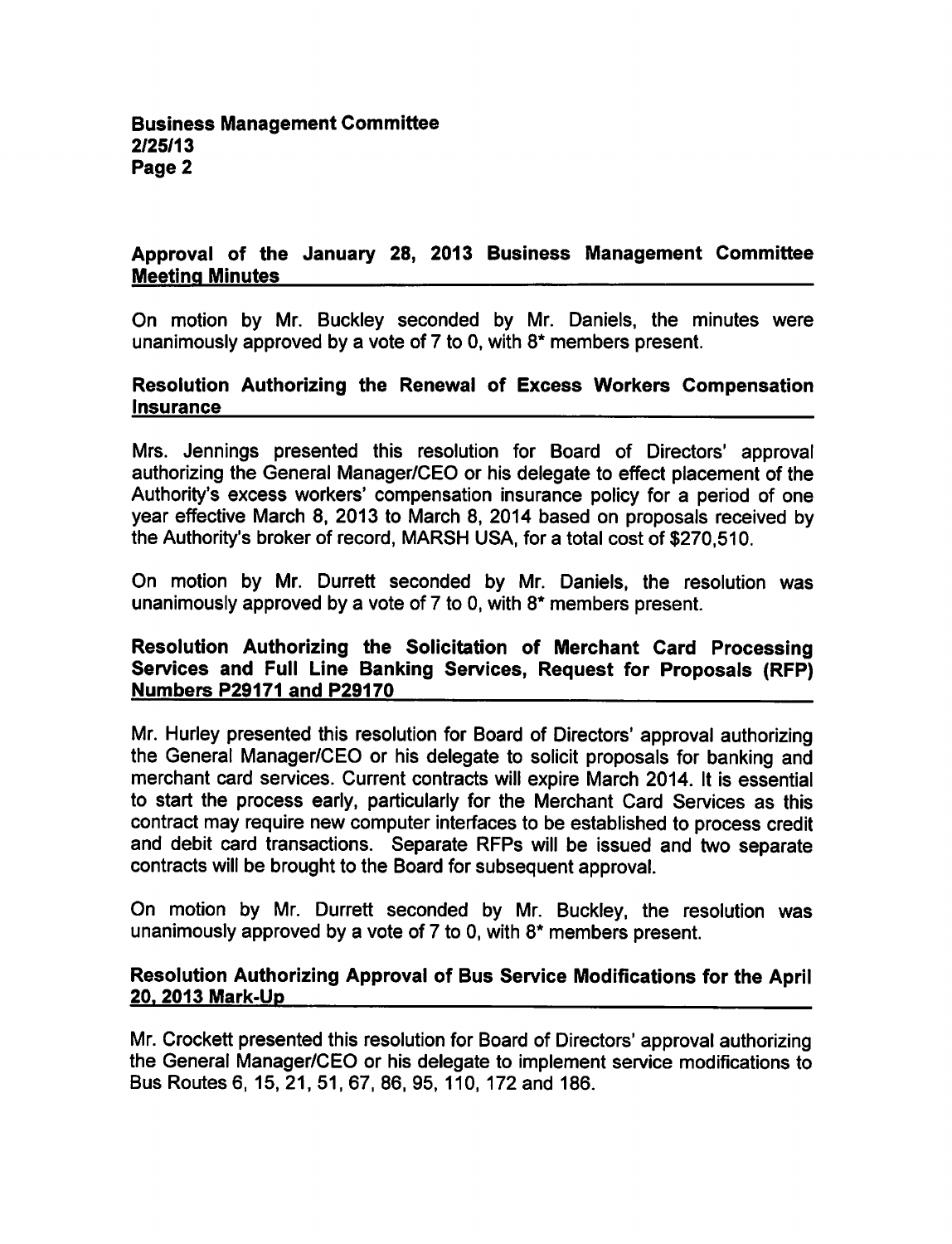On motion by Mr. Ashe seconded by Mrs. Butler, the resolution was unanimously approved by a vote of 7 to 0, with  $8*$  members present.

## Resolution Authorizing a Letter of Agreement with the Development Authority of DeKalb County for a Development at Chamblee Station

Mr. Crocker presented this resolution for Board of Directors' approval authorizing the General Manager/CEO or his delegate to execute a Letter Agreement with the Development Authority of DeKalb County authorizing a six month period, with the possibility of an additional ninety day extension, wherein the Development Authority of DeKalb County will have the exclusive right to negotiate with MARTA the terms of a Joint Development at the Chamblee station.

Dr. Edmond said he would like to see the property.

Mr. Orkin said he would like to see an inventory of MARTA's assets, which ones are good for lease, sales, etc.

Dr. Crocker said staff would provide that.

Mr. Durrett asked when will MARTA have its external consultants.

Dr. Crocker said June 30. Interviews have been scheduled with the short-listed firms this week.

Mr. Ashe said maybe it makes more sense to wait until MARTA can receive an expert evaluation.

Dr. Crocker commented that if approved, the next step would be an appraisal.

Mrs. Butler said staff has worked very diligently. This will allow six months to evaluate then the Board would receive a specific proposal. If the terms are not agreeable to MARTA, then the Authority will not move forward. In this case, the City of Chamblee was approached with possible plans to develop a senior clinic and a Children's Healthcare of Atlanta clinic.

Mr. Orkin said if approved, MARTA would be allowing Chamblee exclusivity to evaluate without an RFP.

Mrs. Lancaster said MARTA is saying that it will not issue an RFP for 180 days.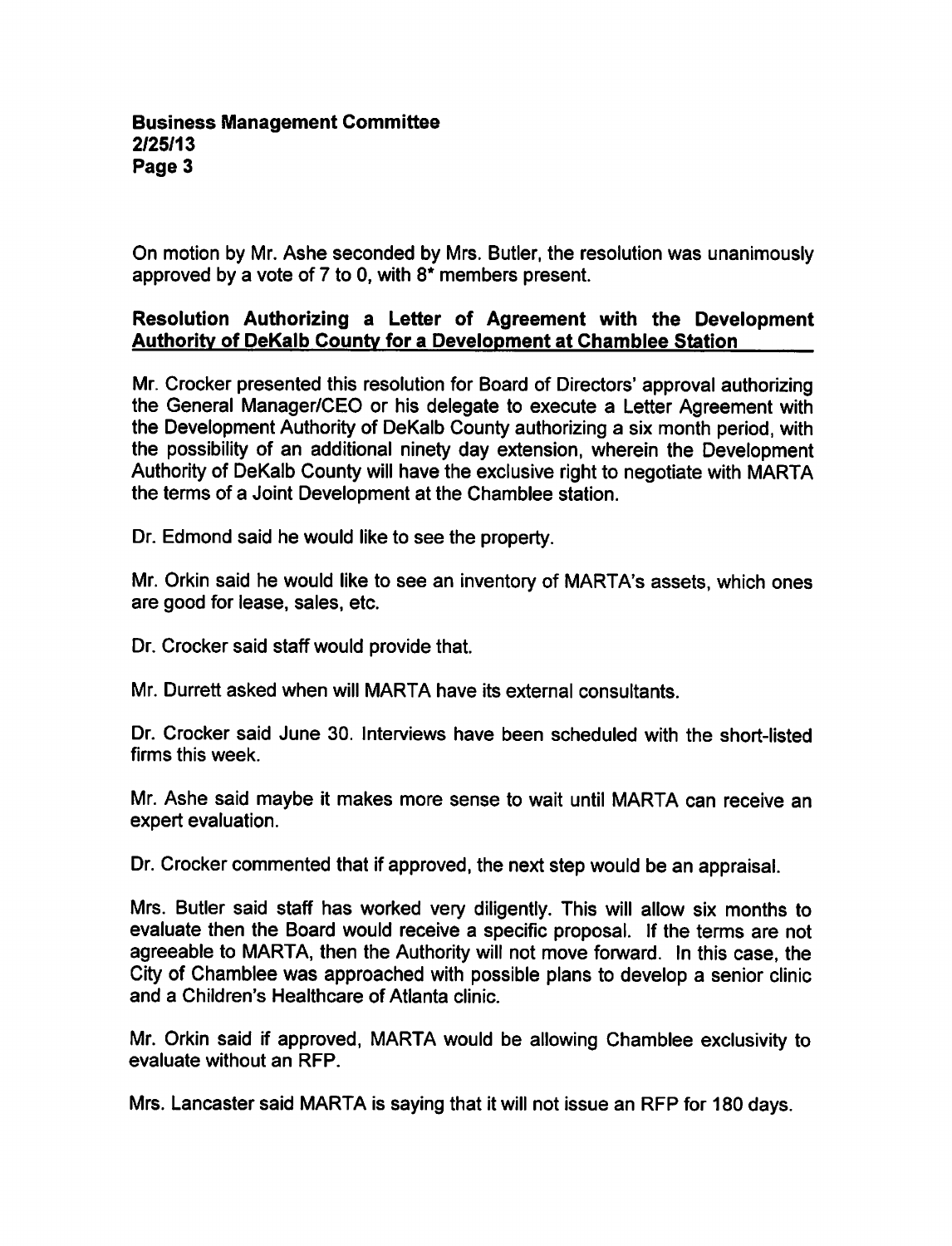Mr. Orkin asked if that is in line with policy.

Mrs. Lancaster said yes, it falls under an Intergovernmental Agreement. Legally speaking, the relationship is between MARTA and the Development Authority of DeKalb County.

Mr. Daniels said MARTA needs to be sure they will receive the highest and best use for the property.

Dr. Crocker said the appraiser will help with that.

Ms. Miller asked about the request from Jim Ellis Volkswagen to lease the lot.

Dr. Crocker said a request was received for a temporary lease of the lot for storage of vehicles for Jim Ellis Volkswagen but MARTA cannot meet their schedule.

On motion by Mr. Durrett seconded by Mrs. Butler, the resolution was approved by a vote of 6 to 0, with  $8*$  members present.

Mr. Orkin abstained.

# Briefing – GSU Sales Tax Forecast Assumptions

Mr. Hurley briefed the Committee on the economic factors impacting the December 19, 2012 Sales Tax Forecast.

Major Domestic and Global Influences

- At the time of the forecast, domestic confusion and uncertainty triggered by "fiscal cliff' were at full force
- China experiencing a slowdown in growth
- $\bullet$  Europe still in a recession
- As the global economy slowed US export growth anemic (2012 4Q-1.1% vs. 2011-11.1%)
	- Must look for domestic growth
- CEO confidence is lower as revenue growth declined 2.9% even with retail sales increasing  $-$  due in part to substantial global presence of the Dow Index Companies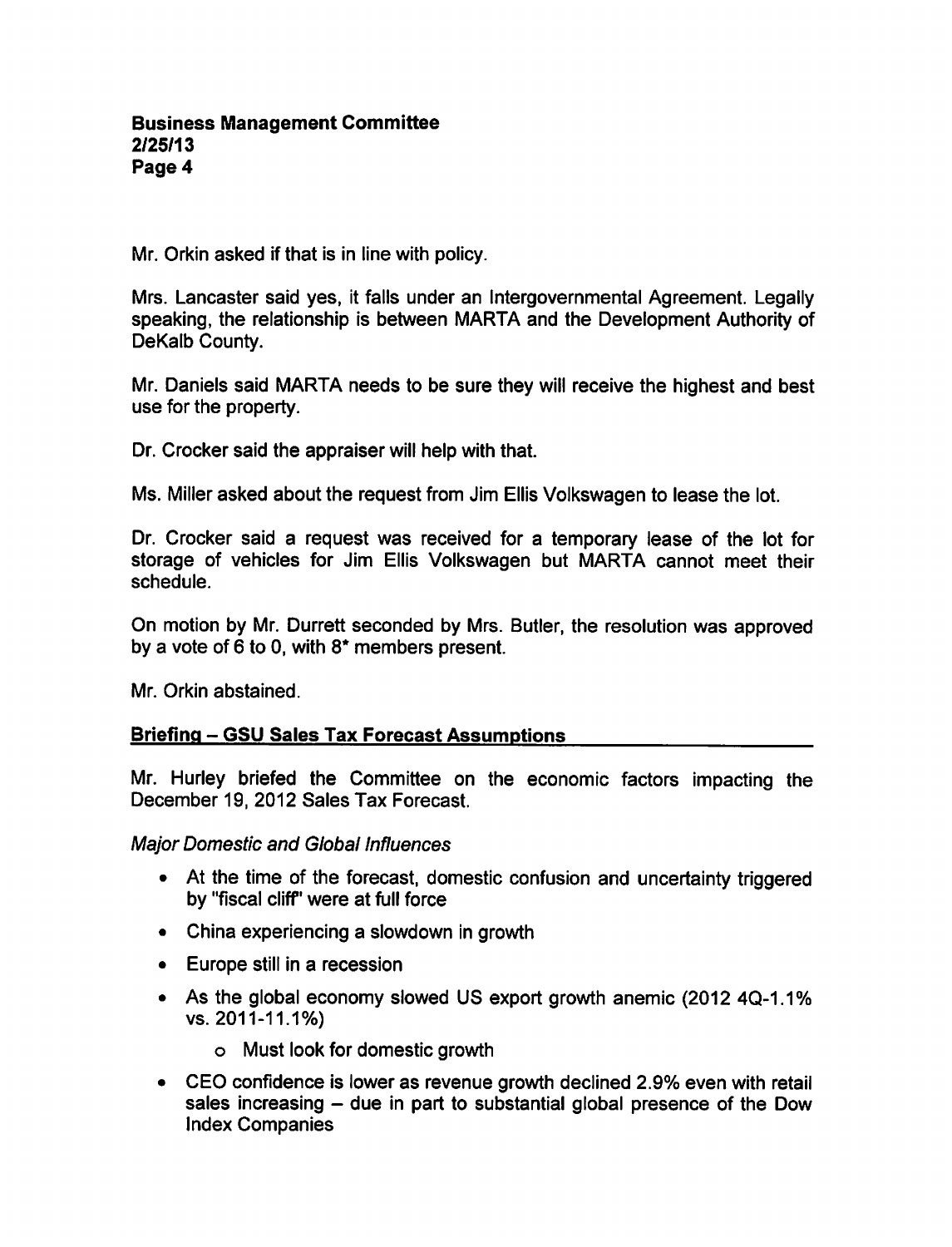It is assumed that the Federal Reserve will keep the Federal Funds Rate exceptionally low for an extended period

### Local Impacts

- No substantial jump in oil prices
- Georgia's exports are decreasing due to a downturn in the worldwide economy
- Delta Airlines, a major contributor to the Atlanta and Georgia economy, receives half its revenue from international operations
- Cautious spending by both consumers and corporations with retail sales growth decelerating
	- Partially offset by consumers benefiting from refinancing at lower rates
- Job growth is expected to moderate with 41,000 added in 2013 and 54,000 in 2014
- Growth will normalize in the 4-5% range in 2015 and 2016

Economic Indicators and Measurements

- US GDP Growth is expected to be:
	- $0.2012 2.2\%$
	- $0.2013 1.5%$
	- $0.2014 2.6\%$
- Personal consumer spending grow will average the following
	- $0.2012 1.9\%$
	- $0.2013 1.7\%$
	- $0.2014 2.2\%$
- Inflation rates are estimated as follows:
	- o CPI
		- $-2012-2.0%$
		- $-2013-1.9%$
		- $-2014-2.2%$
	- Core CPI
		- $-2012-1.9%$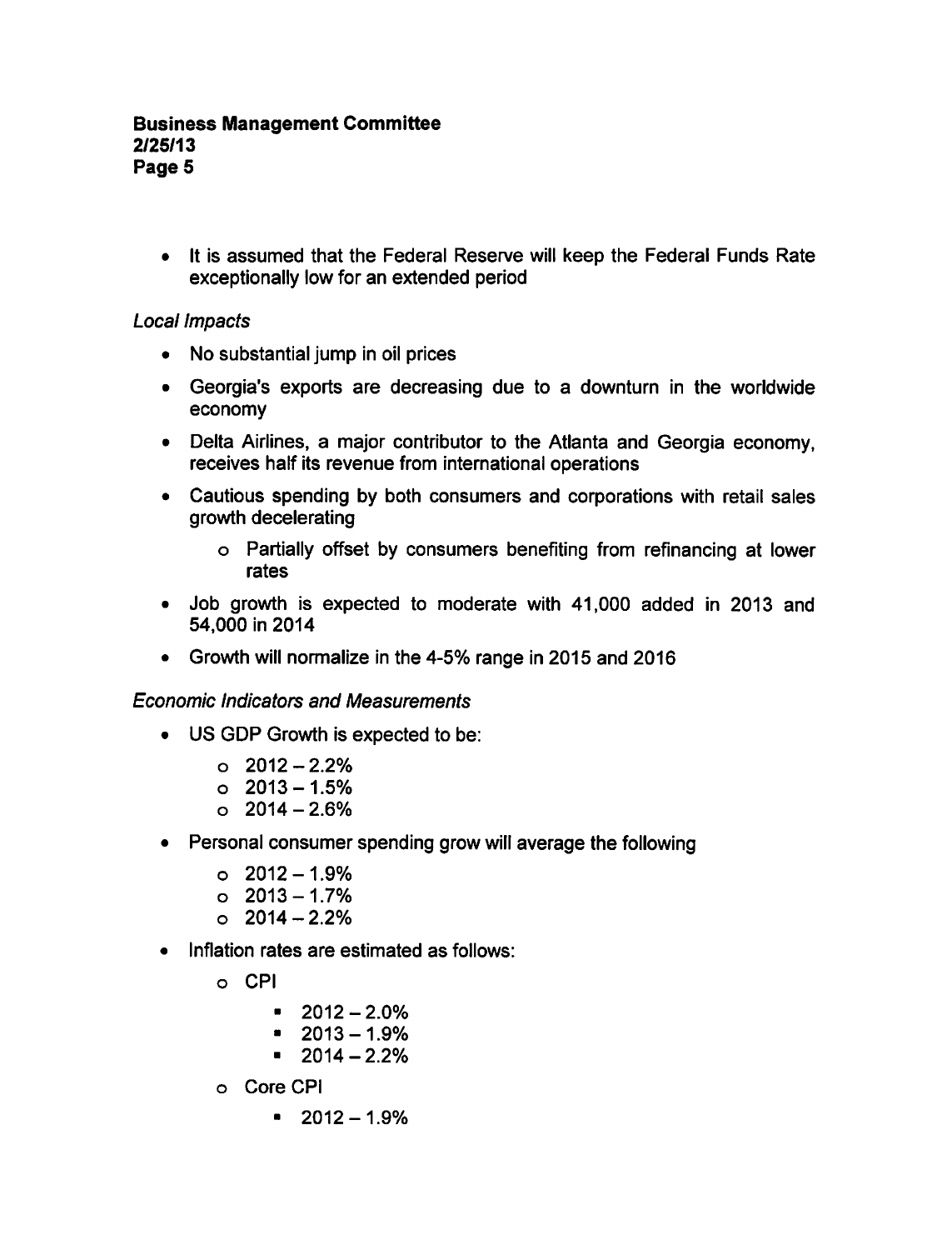Business Management Committee 2/25/13 Page 6

- $-2013-1.9%$
- $-2014-2.3%$

Dr. Edmond thanked staff for proving a good report.

## Briefing 2003A Bond Refunding

Mr. Hurley briefed the Committee on an upcoming opportunity to execute a Refunding of the remaining Series 2003A Bonds.

- Treasury Staff, in conjunction with Public Financial Management, Bond Counsel and Special Counsel, will conduct a competitive bid and prepare associated documentation to facilitate the transaction
- Board Approval for solicitation is not necessary as this will be done via competitive bid
- Final approval of pricing and associated bond documents will require Board approval and will be presented at the full Board Meeting on April 8, 2013
- Anticipated closing will be mid-/late April 2013
- MARTA executed a partial refunding of the Series 2003A Bonds last year and the remaining bonds in the series are eligible for refunding on April 2, 2013
- Rates continue to be low with current projections on the refunding presenting a \$3.6m or 13.6% in PV debt service savings to the Authority
	- These numbers are based on current conditions
- MARTA's debt policy uses a 3% minimum threshold to consider a  $\bullet$ refunding opportunity

# Series 2003A Refunding

- Spring 2012  $\bullet$ 
	- 43% of the 2003A Bonds advance refunded by Series 2012B
	- Delivered present value debt service savings of 12% or \$2,500,000
- Spring 2013  $\bullet$ 
	- Remaining bonds (57% of 2003A) can be current refunded as early as 4/2/2013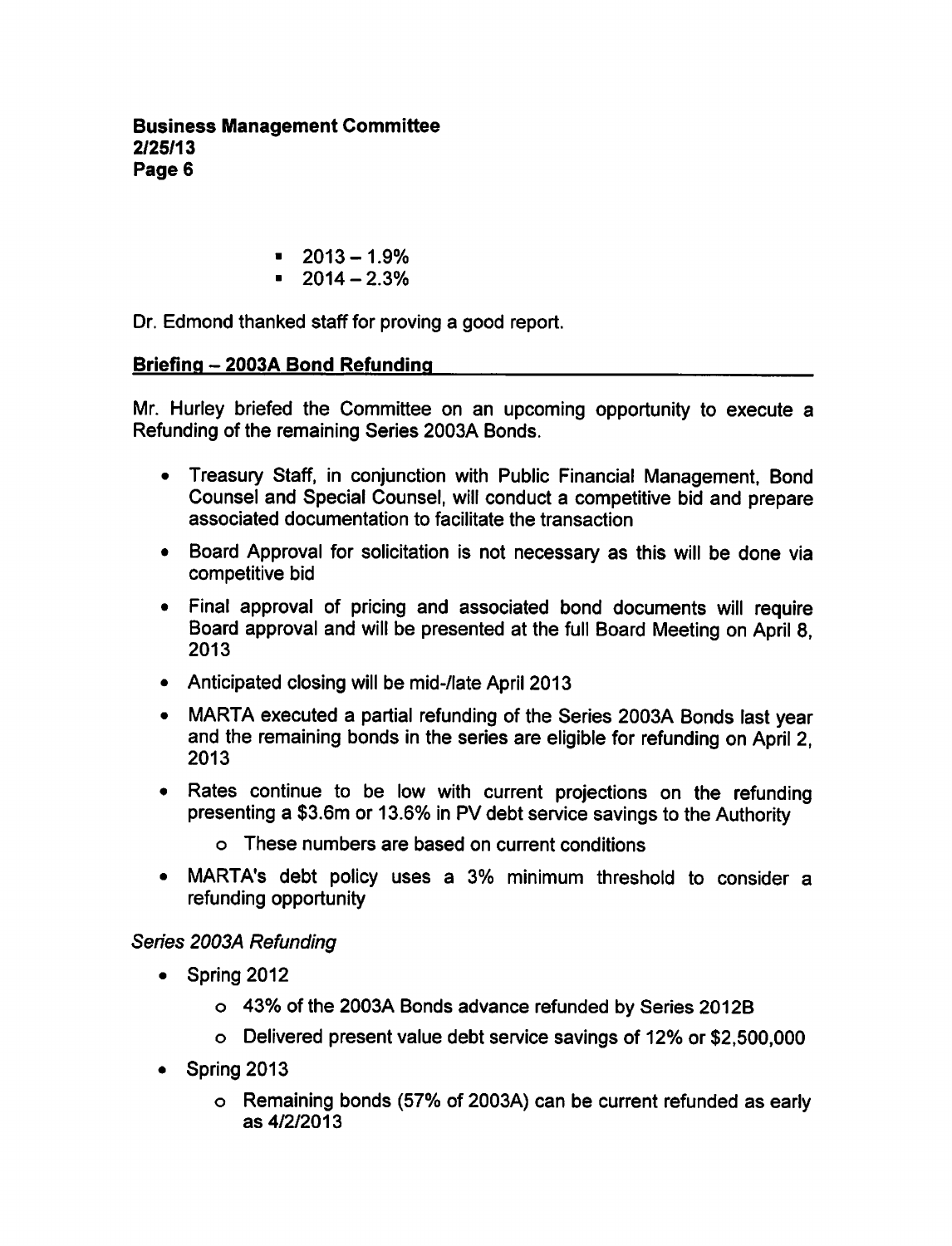### Business Management Committee 2/25/13 Page 7

- Rates remain near historical lows
- Generate an additional present value debt service savings of 13% or \$3,600,000
- Refunding accomplished through competitive bid

### Recommendation

- Move forward with current refunding of Series 2003A Bonds  $\bullet$
- $\bullet$  Total par amount of deal: \$26,000,000 \$30,000,000
- Conduct Competitive Bid
- Present Refunding Approval Resolution and Pricing to Full Board in April
- Set closing date in mid-April

### Briefing - December Year-to-Date FY 2013 Budget Variance Analysis and Financial Key Performance Indicators (KPIs)

Mr. Allen briefed the Committee on the December Year-to-Date FY 2013 Budget Variance Analysis and Financial KPIs.

### Overview - December 2012

During the month of December, total net revenues were \$0.6M or 1.8% greater than budget (favorable) due to the following:

- A favorable variance of \$1.4M or 11.2%, in Sales Tax this month, which was attributed to sales tax receipts over-performing relative to plan as forecasted by the Georgia State Economic Forecasting Center
- A unfavorable variance of \$0.8 or 7.3% in Passenger Revenue, due to ridership being lower than projected

Total net expenses for the month were \$4.1M or 11.5%, less than budget (favorable) primarily due to the following:

- A favorable variance of \$1.3M, or 6.7%, in Salaries & Wages due to vacancies
- A favorable variance of \$2.2M, or 19.6%, in Benefits due primarily to vacancies and Healthcare being less than planned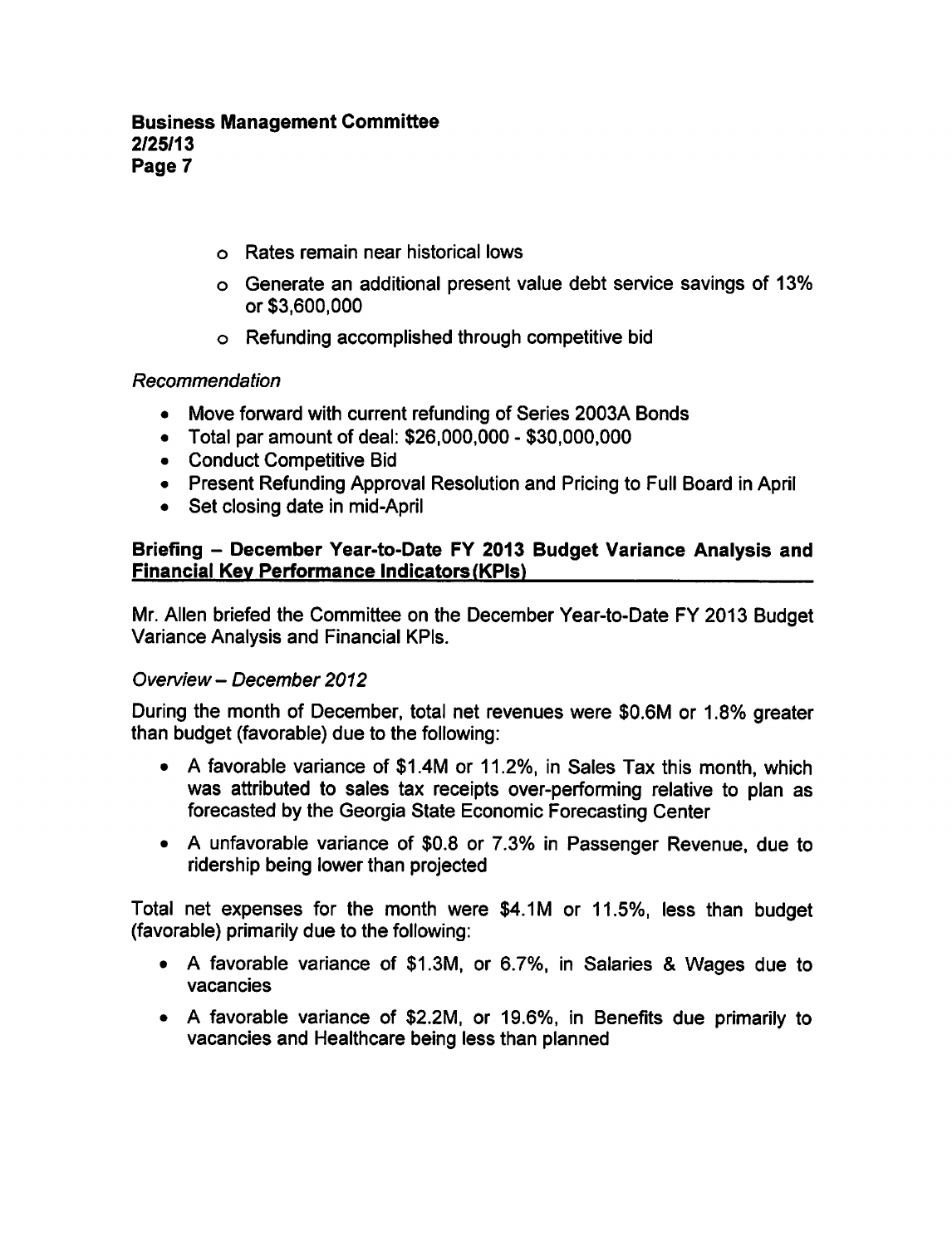## Year-to-Date Operating Revenues

On a December year-to-date-basis, actual Revenues were favorable by \$3M or 1.5%. Of this amount, Sales Tax receipts were favorable by \$3M or 3.7% and Passenger Revenue was favorable by \$0.1M or 0.1%.

The net overall favorable result in total Revenue was primarily due to the combined effects of the following:

- Sales Tax receipts over-performing (3.7%) relative to plan on a December  $\bullet$ YTD basis as forecasted by the Georgia State Economic Forecasting **Center**
- Passenger Revenue was higher than budget (0.1%) even though YTD ridership was lower than projected (3.8%); Revenue associated with selling of breeze cards, which are unrelated to trip making revenue, account for the slight YTD favorable variance
- Station Parking was lower at 9% below budget. Some factors causing this is a decreased requirement for long term lots due to decreased travel, as well as suspected increased fare evasion tactics
- Lease Income was below budget by 3.2% primarily due to the TOD Ground leases not yielding as planned due to timing differences (\$68K) and the Amortized Lease Income (\$100K), due to the unwinding of two defeased lease transactions/traunches in June 2012

### Year-to-Date Budget vs. Actual Expense Perfonnance

On a December year-to-date basis, net operating budget expenses were under budget (favorable) by \$24M or 11.1%, primarily due to the combined effects of the following:

- Salaries & Wages were favorable by \$10.4 M or 9.3%
- Overtime Expenses were \$1.1M or 10.2% over budget (unfavorable)
- Benefits were under budget by \$7.1M or 10.6%
- Contractual Services were \$2.2M or 14.8% under budget (favorable)
- CNG Fuel was \$0.4M or 14.8% under budget due to running fewer miles than planned
- Diesel Fuel was \$0.5M or 9.1% under budget also due to running fewer miles than planned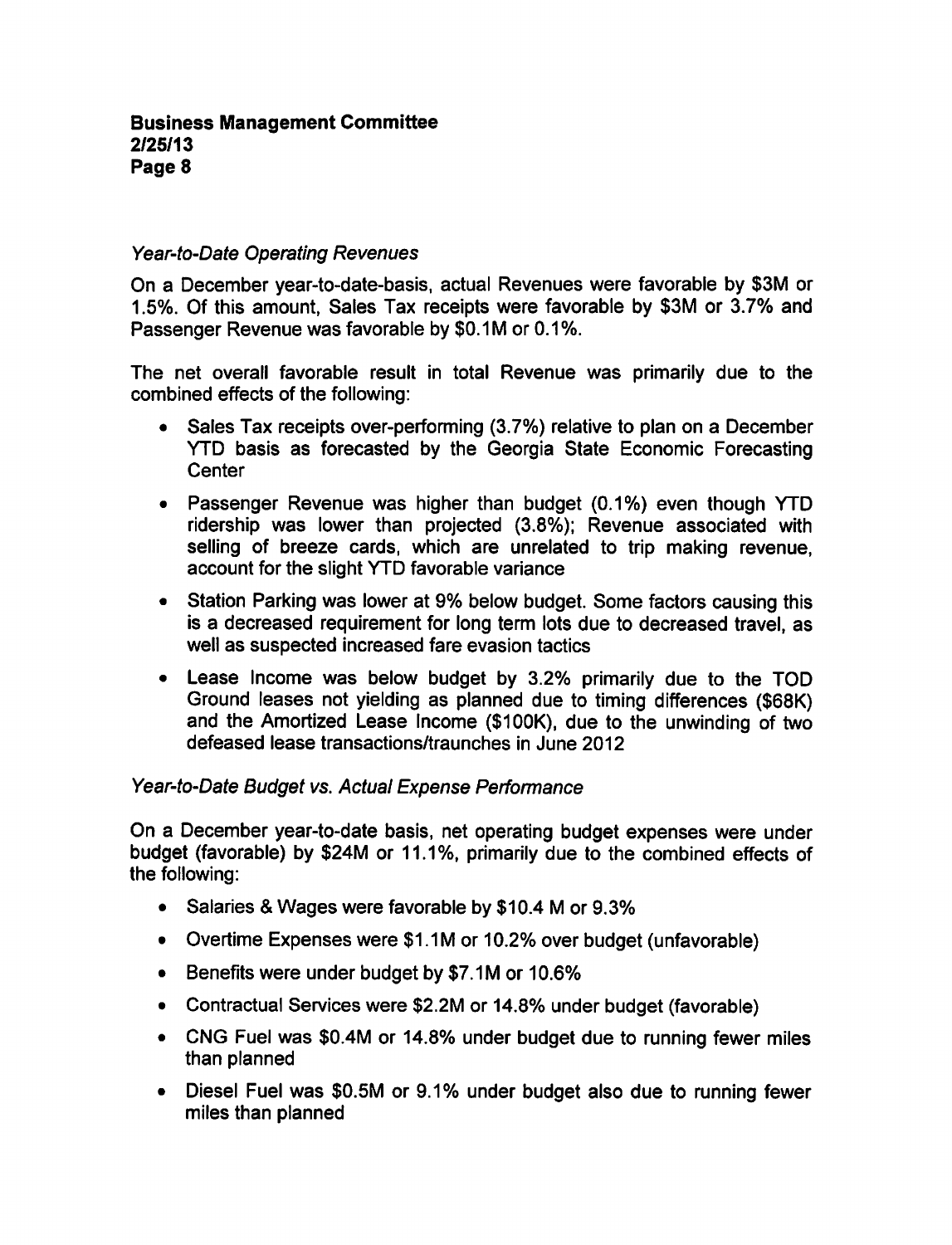- Other Materials & Supplies were unfavorable by \$1.7M or 11.8% due primarily to the cost of fare media being expensed (\$1.1M) rather than being booked as contra revenue as in prior years
- Other Non-Labor charges were \$2.9M or 18.2% under budget
- Capital charges were favorable at \$3.4M or 13.4% under budget

### Sales Tax Subsidy

- The Year-to-Date actual Net Operating Surplus of \$9.1M requires a sales tax subsidy of 44.6%, which is favorable to the budget
- The Annual Budgeted Sales Tax Subsidy is 59.9%

### Key Performance Indicators

- Budget Variance  $\bullet$ 
	- The budget variance for the month of December was favorable at 11.54% below budget, mostly due to a favorable variance in labor cost
	- The 2013 Fiscal Year-to-Date (months of July through December) budget variance remains favorable at 11.07% below budget, mostly due to favorable variances in labor (vacancies), contractual services and fuel costs
- Combined Ridership  $\bullet$ 
	- Combined Ridership for the month was 9.8M unlinked passenger boardings, falling short of the forecasted 11M by 1.2M or 10.9%
	- The 2013 Fiscal Year-to-Date (months of July through December) Combined Ridership of 65.5M unlinked trips is lower than forecasted 68M by 2.6M or 3.8%
- Cost per Bus Passenger Trip  $\bullet$ 
	- The Cost per Bus Passenger Trip of \$3.62 in December was better than the forecast of \$3.80 by \$0.18 or 4.7%; this favorable variance was mostly due to net under-runs in budgeted expenses
	- The 2013 Fiscal Year-to-Date (months of July through December) Cost per Bus Passenger Trip of \$3.34 is better than the forecasted \$3.67 by \$0.33, or 9%; this favorable variance is due to net underruns in budgeted expenses